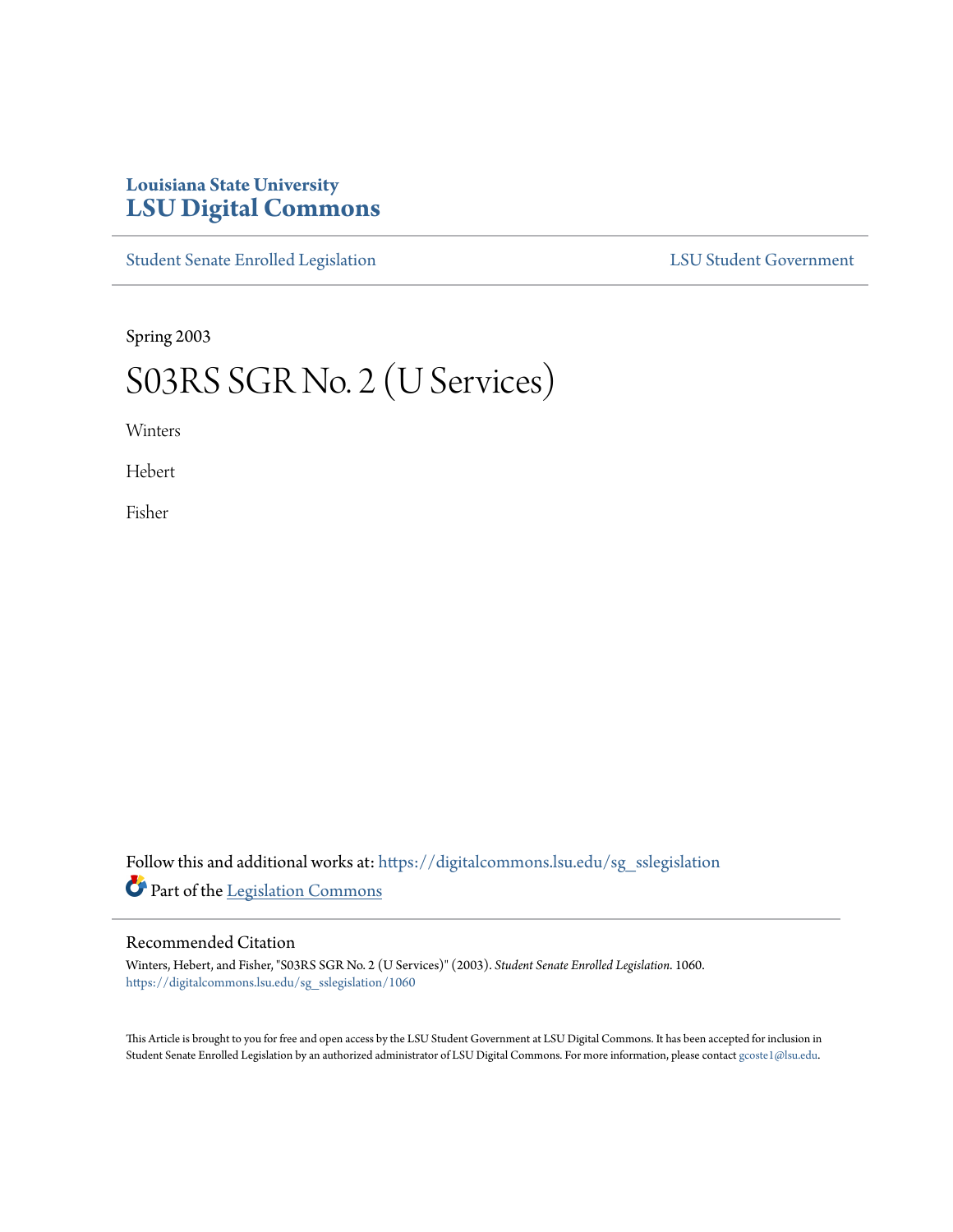**STUDENT GOVERNMENT FINAL**

#### LOUISIANA STATE UNIVERSITY

#### **STUDENT SENATE 24 APRIL 2002 SGR NO. 2 BY: SENATORS WINTERS, HEBERT, FISHER**

### A RESOLUTION

TO IMPLORE THE ADMINISTATION OF LSU A&M COLLEGE TO CONSULT THE STUDENT BODY, FACULTY, AND STAFF OF LSU PRIOR TO ANY FURTHER ACTIONS TOWARDS PRIVATIZATION OF UNIVERSITY SERVICES.

- **PARAGRAPH 1:** WHEREAS, WITHIN RECENT YEARS LSU HAS SEEN THE PRIVATIZATION OF ITS DINING PROGRAM, CAMPUS BOOKSTORE, CABLE SERVICE, STADIUM CONCESSIONS, COPPER PIPE FITTINGS, LIBRARY CARD CATALOGS, ETC., AND
- **PARAGRAPH 2:** WHEREAS, SUCH PRIVATIZATION PRACTICES OFTEN OCCUR TO THE DETRIMENT OF LSU STUDENTS, EMPLOYEES, AND THE CAMPUS COMMUNITY AS A WHOLE, AND
- **PARAGRAPH 3:** WHEREAS, PRIVATIZATION SERVES TO FURTHER THE CORPORITIZATION OF LSU, A PUBLIC UNIVERSITY, REGARDING ITS STUDENTS AS LITTLE MORE THAN EXPLOITABLE CONSUMERS, AND
- PARAGRAPH 4: WHEREAS, THE PRIMARY PURPOSE OF ANY UNIVERSITY SHOLD BE THE EDUCATION, NOT EXPLOITATION, OF ITS STUDENTS, AND
- **PARAGRAPH 5:** WHEREAS, RECENTLY UNIVERSITY ADMINISTRATORS HAVE ALLOWED FOR THE PRIVATIZATION OF SEVERAL CAMPUS SERVICES WITH LITTLE OT NO CONSULTATION OF THE STUDENTS OR EMPLOYEES WHO ARE MOST AFFECTED BY SUCH PRIVATIZATION.
- PARAGRAPH 6: THEREFORE, BE IT RESOLVED THAT THE LSU A&M COLLEGE STUDENT SENATE HEREBY IMPLORES THE UNIVERSITY ADMINISTRATION TO CONSULT THE STUDENT BODY, FACULTY AND STAFF, AT THE VERY LEAST THROUGH THEIR REPRESENTATIVE SENATORIAL BODIES, PRIOR TO ANY FURTHER MOVES TOWARD THE PRIVATIZATION OF UNIVERSITY'S SERVICES.
- **PARAGRAPH 7:** THIS BILL SHALL TAKE EFFECT UPON PASSAGE BY A MAJORITY VOTE OF THE LSU A&M SENATE.